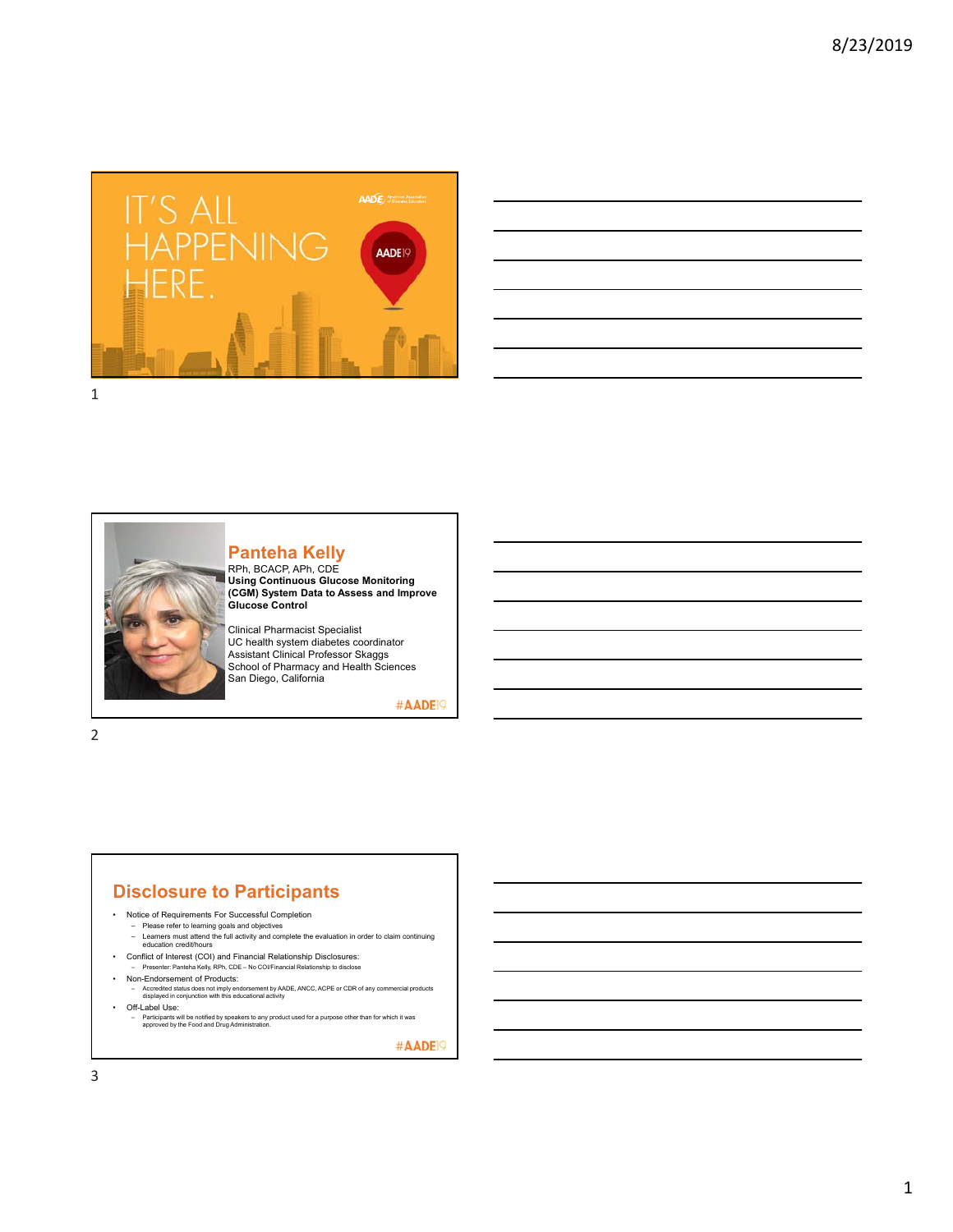### **Objective**

- Compare and contrast blood glucose meter and continuous glucose monitoring (CGM) data
- Describe the differences between CGM systems
- Identify best candidates for CGM use
- Discuss the correlation between CGM results and A1C values
- Utilize the trend arrow to adjust insulin dose
- Identify Medicare eligibility requirements for<br>• Identify Medicare eligibility requirements for #AADEI9 reimbursement

4



5

#### **Mary**

Mary is 77 year-old female with history of type 2 diabetes for the past 30 years. She is referred to your clinic for diabetes education and therapy management. She is a retired nurse and lives with her husband. **Insurance**: Medicare A&B and secondary United Health Care

#### **Labs**:

HgbA1C: 12% GFR: 46 ml/min Microalb/Creat ratio: 57 mcg/mg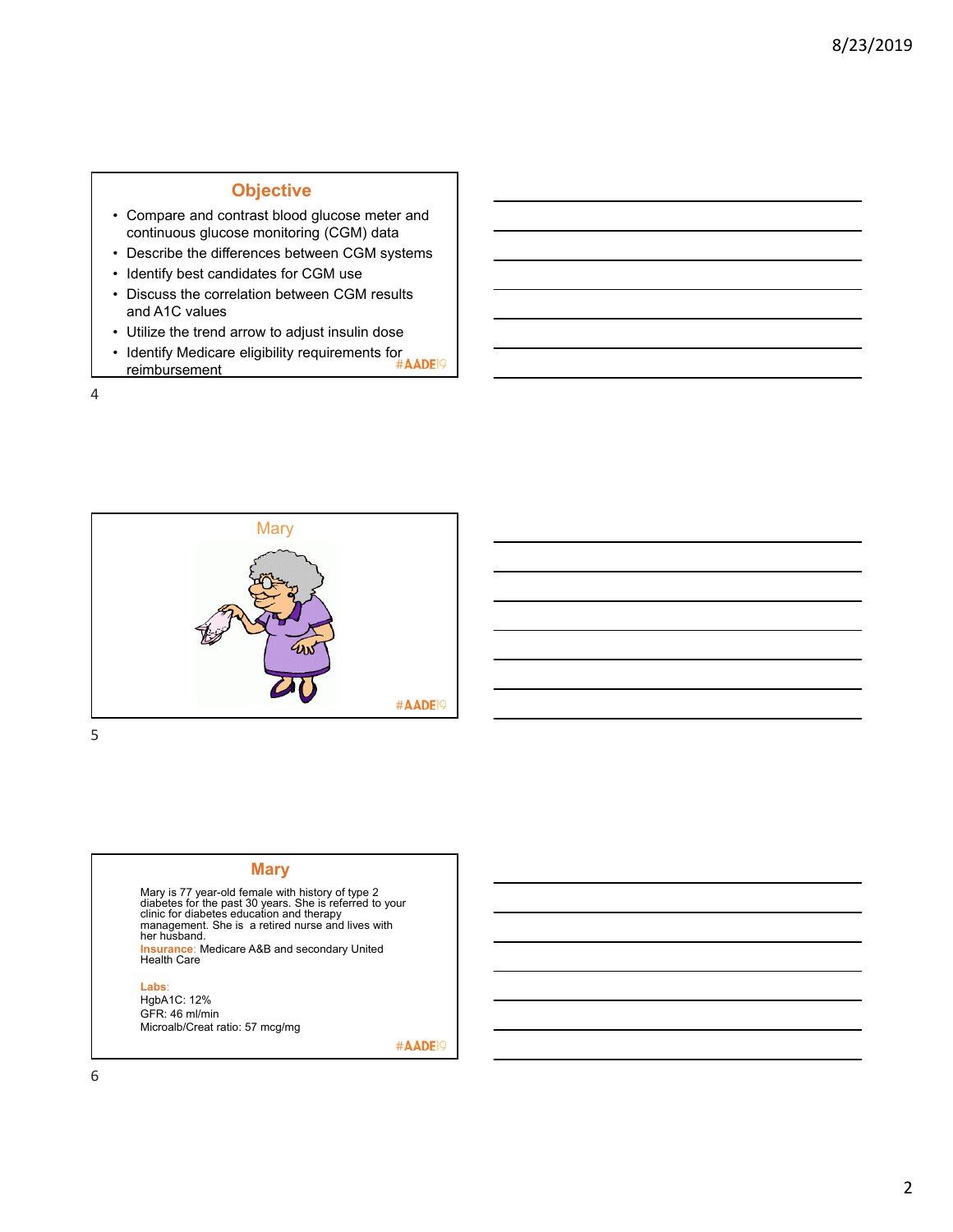### **Medications**

- glargine-lixisenatide injection 34 units daily
- Aspart insulin 5 units with lunch and dinner also 1 unit with snacks that contain high carbohydrate such as cookies, cakes, ice-creams.

#AADE<sup>19</sup>

7

#### **Mary**

- Does not like to check her blood glucose (BG) because "it hurts"
- She would like to obtain **Freestyle Libre** advertised on TV
- Her goal is to lose 20 lbs and to get her BG under control
- Reports she has "sweet tooth" and eats candy frequently at home
- She would like to see a dietician to get consult on how to lose weight.
- Exercises with her trainer everyday for 1 hour at the gym from 9-11am #AADE<sup>19</sup>

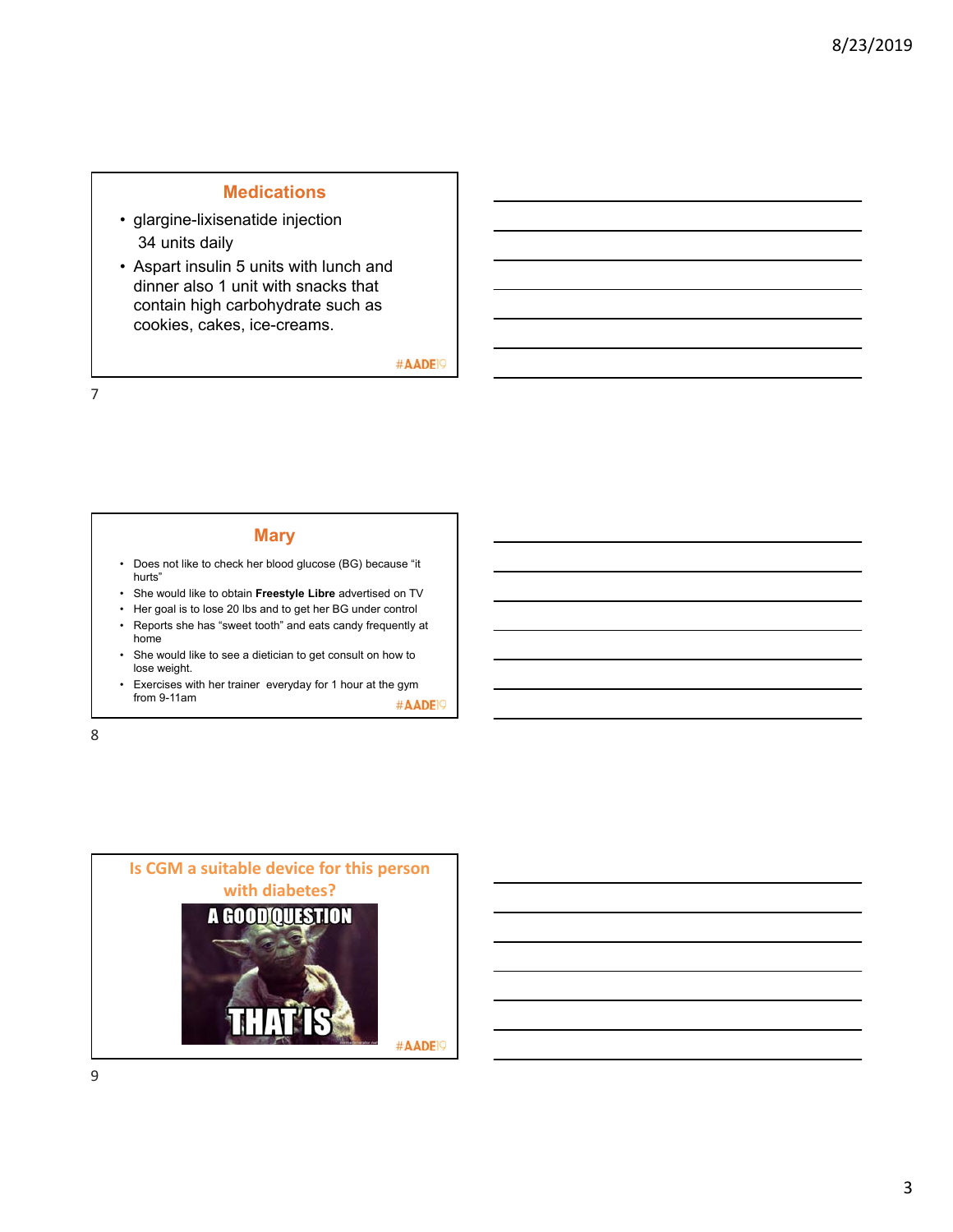





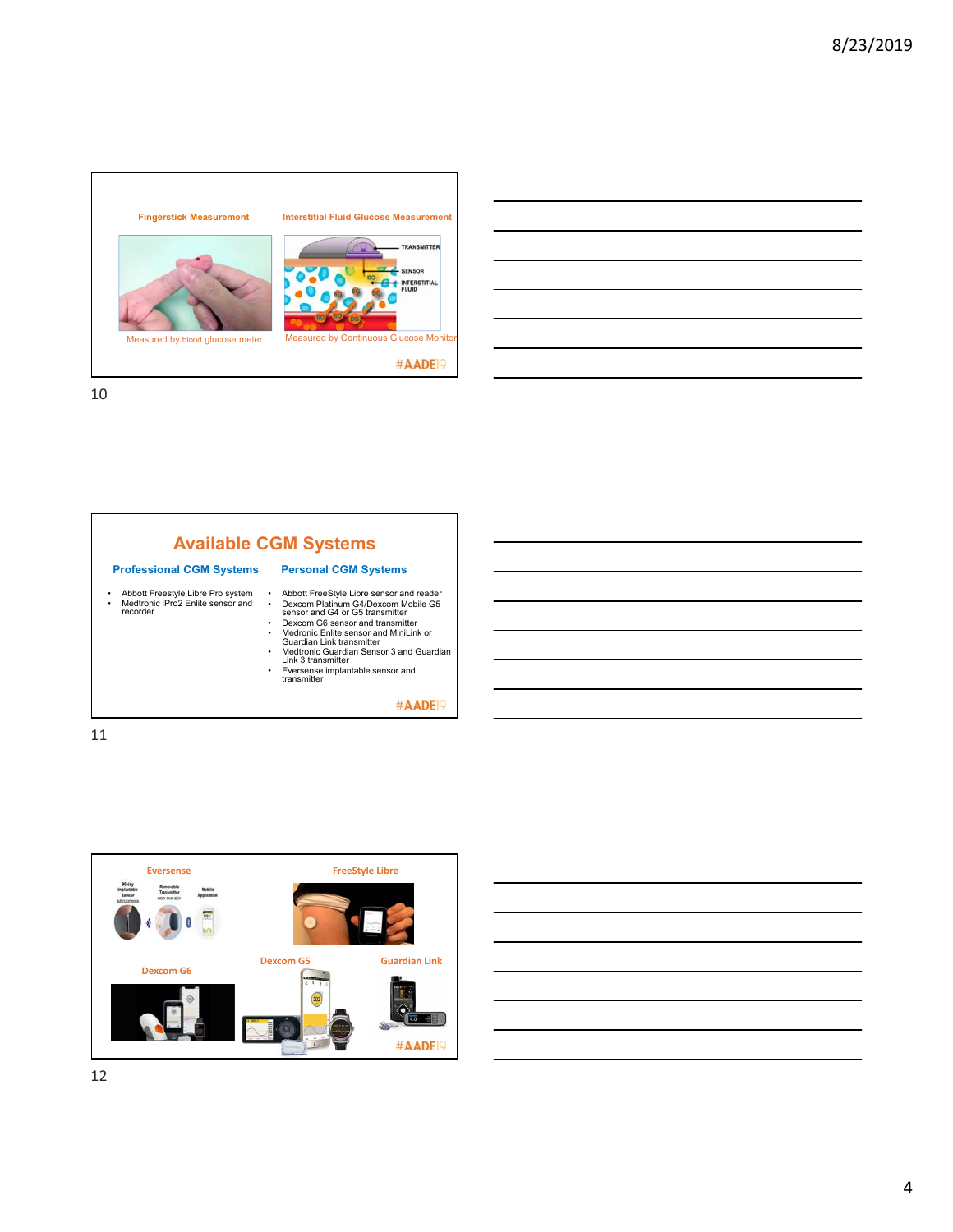| <b>CGM Comparison</b><br><b>Real time vs Intermittent Scan /Flash CGM</b> |                                                |                              |                                   |                        |                                      |                                 |                                                      |
|---------------------------------------------------------------------------|------------------------------------------------|------------------------------|-----------------------------------|------------------------|--------------------------------------|---------------------------------|------------------------------------------------------|
| <b>CGM</b>                                                                | <b>Duration</b><br>of sensor<br>wear<br>(days) | Start up<br>time<br>(minute) | <b>Calibration</b><br>requirement | <b>Trend</b><br>arrows | <b>Alarm</b><br>and<br><b>Alerts</b> | <b>iCloud</b><br><b>Sharing</b> | <b>Smart</b><br>phone use                            |
| Realtime<br>C <sub>G</sub> M                                              | $7 - 10$                                       | 60-120                       | Some devices<br><b>Yes</b>        | Yes                    | Yes                                  | Yes                             | Yes                                                  |
| Flash<br><b>CGM</b>                                                       | 14                                             | 60                           | N <sub>0</sub>                    | Yes                    | No                                   | No                              | Yes<br>(iPhone 7<br>or<br>Android<br>5 or<br>higher) |
|                                                                           |                                                |                              |                                   |                        |                                      |                                 |                                                      |



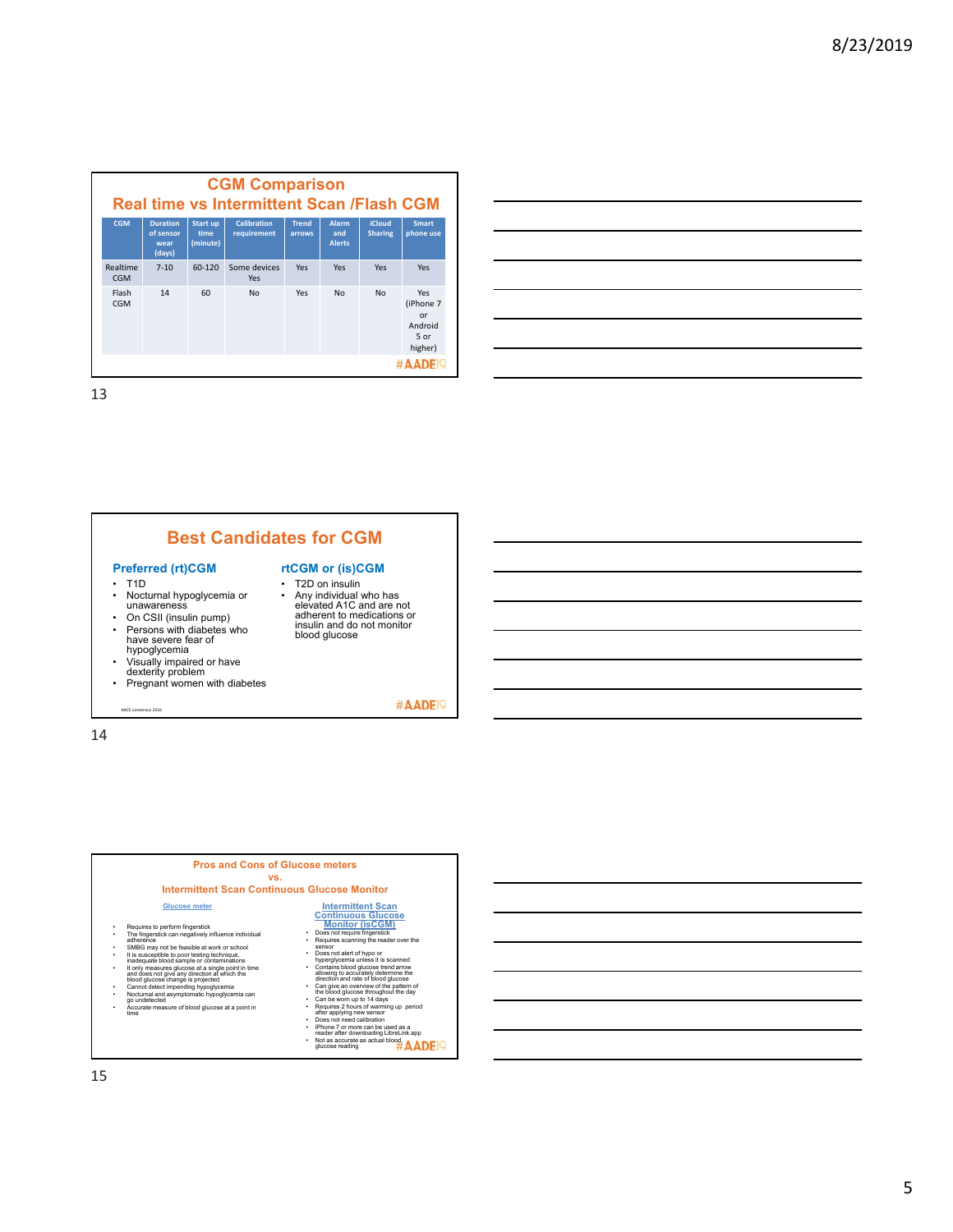







- Wearing a CGM alone will not improve blood glucose
- Engaging users in interpreting their CGM data empowers them to respond appropriately to extreme glycemic excursions and effectively manage their diabetes
- Clinicians should understand how to interpret the retrospective CGM data to effectively guide persons with diabetes in their diabetes management journey
- Diabetes Educators should assist individuals with appropriate CGM selection, initiation and education on advanced pattern<br>management skills and also provide an on going support to<br>keep individuals engage on their diabetes management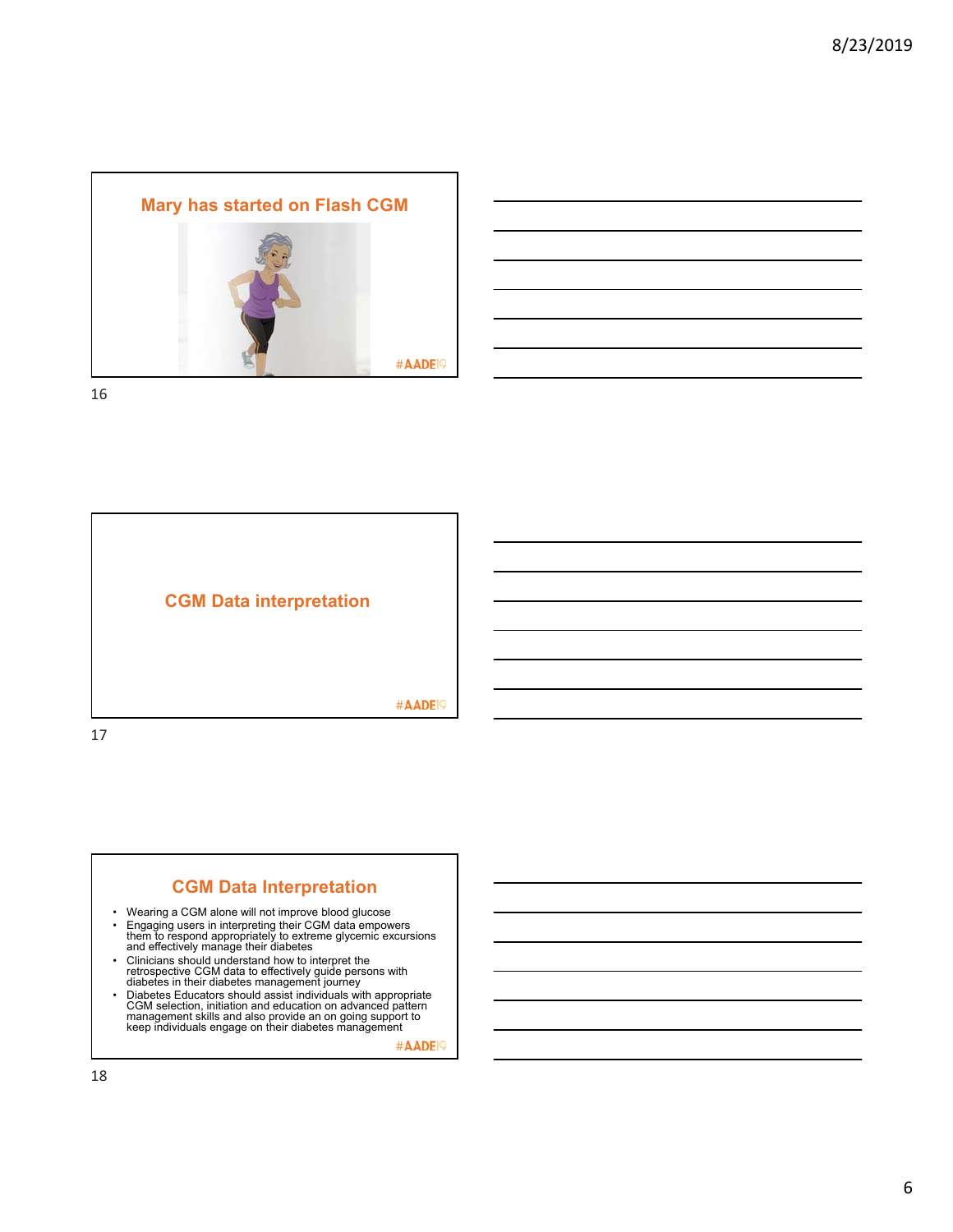

| <u> 1989 - Andrea Stadt Britain, amerikansk politiker (d. 1989)</u>                                                   |  |  |
|-----------------------------------------------------------------------------------------------------------------------|--|--|
| <u> 1989 - Johann Stoff, deutscher Stoff, der Stoff, der Stoff, der Stoff, der Stoff, der Stoff, der Stoff, der S</u> |  |  |
| <u> 1989 - Johann Barbara, martin da basar da basar da basar da basar da basar da basar da basar da basar da basa</u> |  |  |
|                                                                                                                       |  |  |
| <u> 1989 - Johann Barn, amerikansk politiker (</u>                                                                    |  |  |
| <u> 1989 - Johann John Stone, mensk politik en oantal fan de oarste fan de oarste fan de oarste fan de oarste fan</u> |  |  |
|                                                                                                                       |  |  |







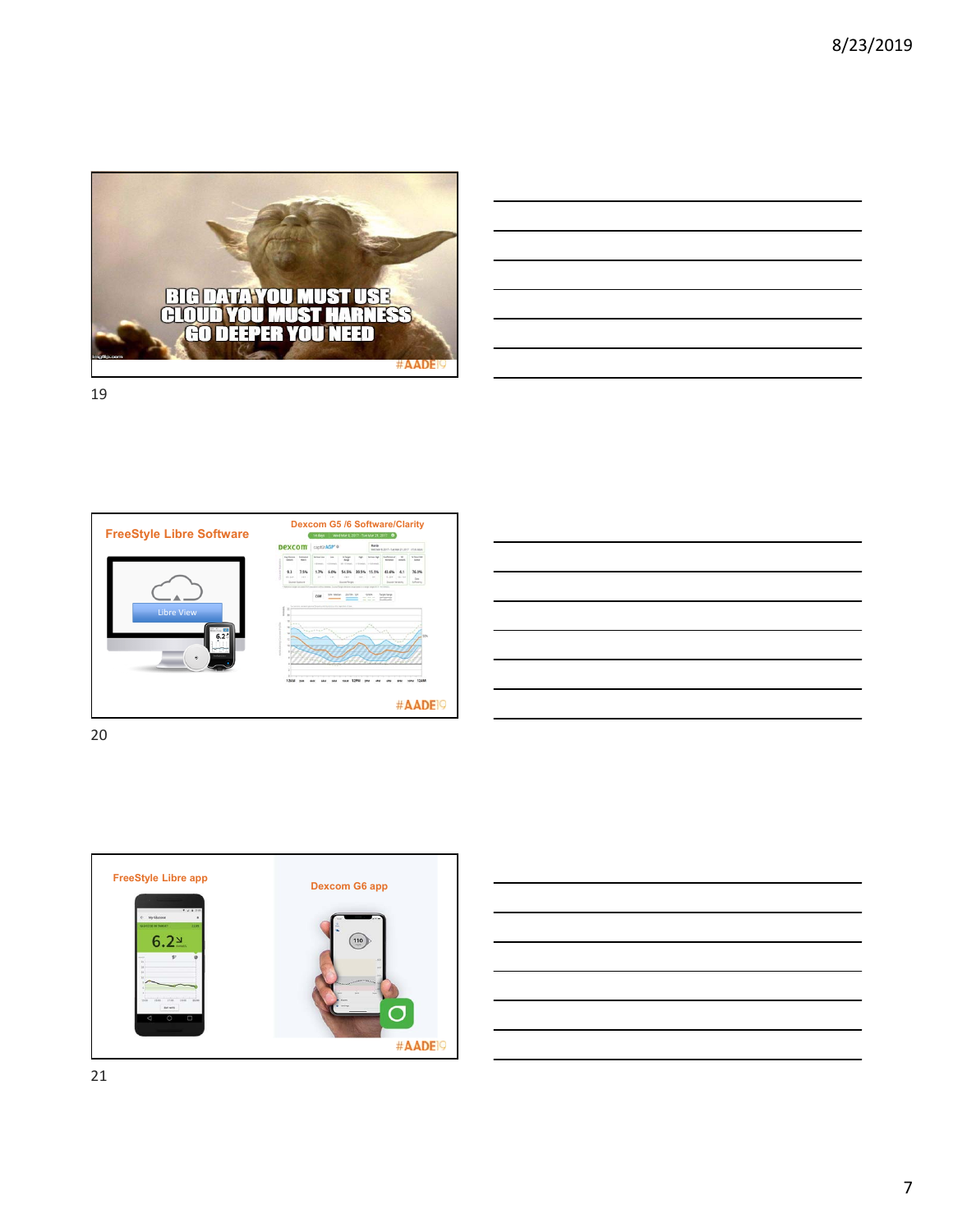



| <b>Glucose management Indicator (GMI)</b>                               |                  |
|-------------------------------------------------------------------------|------------------|
| CGM-Derived mean glucose mg/dL<br>(mmol/L)                              | GMI % (mmol/mol) |
| 100(5)                                                                  | 5.7(36.2)        |
| 125(6)                                                                  | 6.3(40.9)        |
| 150(7)                                                                  | 6.9(45.7)        |
| 175 (8)                                                                 | 7.5(50.4)        |
| 200(9)                                                                  | 8.1(55.1)        |
| 225(10)                                                                 | 8.7(59.8)        |
| 250(12)                                                                 | 9.3(69.2)        |
| 275(14)                                                                 | 9.9(78.6)        |
| 300(16)                                                                 | 10.5 (88.0)      |
| 350 (18)                                                                | 11.7 (97.4)      |
| Bergenstal, Richard M. et al. Diabetes Care 2018 Nov: 41(11): 2275-2280 |                  |

| <u> 1999 - Jan James James James James James James James James James James James James James James James James J</u>  |  | $\overline{\phantom{a}}$          |
|-----------------------------------------------------------------------------------------------------------------------|--|-----------------------------------|
| <u> Alexandro de la contrada de la contrada de la contrada de la contrada de la contrada de la contrada de la con</u> |  |                                   |
|                                                                                                                       |  |                                   |
| <u> 1988 - Andrea Santa Andrea Andrea Andrea Andrea Andrea Andrea Andrea Andrea Andrea Andrea Andrea Andrea Andr</u>  |  |                                   |
| <u> Alexandro de la contrada de la contrada de la contrada de la contrada de la contrada de la contrada de la con</u> |  | the control of the control of the |
| <u> Alexandro de la contrada de la contrada de la contrada de la contrada de la contrada de la contrada de la co</u>  |  |                                   |
|                                                                                                                       |  |                                   |
|                                                                                                                       |  |                                   |

23



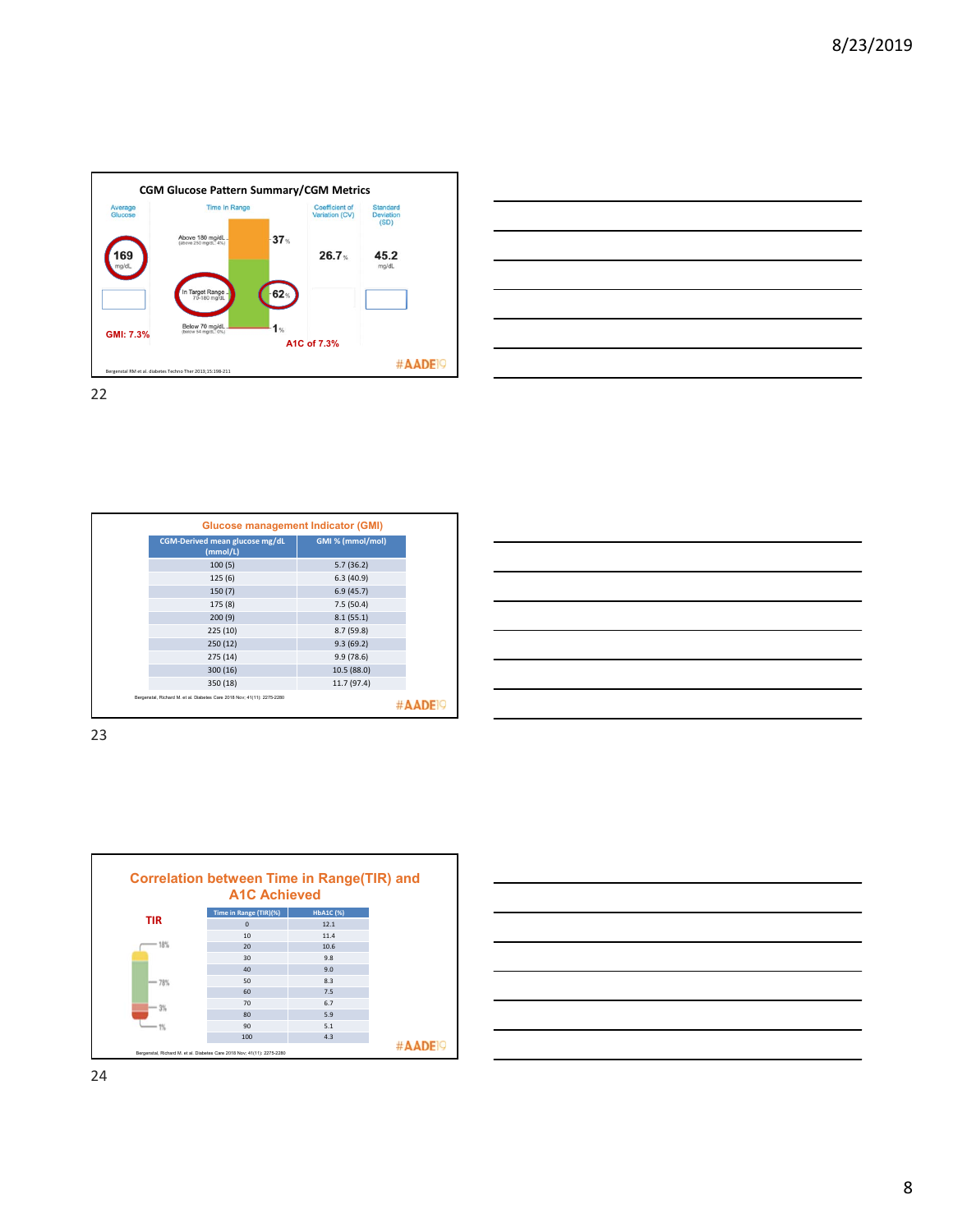



#### **Take Home Message for AGP Interpretation** • A minimum of 10-14 days is needed for adequate decision making • Good goal for hypoglycemia: – ≤3-5% of the day at <70mg/dL(<3.9mmol/L) – ≤1% of the day at <54mg/dL (<3.0mmol/L) • Coefficient variation (CV) is a metric that determines the level of glycemic variability. This indicator is important as it correlates with future diabetes complications, such as nephropathy and CVD – The stable glycemic variability is <36% • Glucose management indicator (GMI): new terminology replacing A1C – It is from CGM derived mean glucose to an estimated current A1C

.<br>K. Care 2016;39:502‐510;Bergenstal, R. et al, DiabetesCare 2018;41:2275‐2280



#AADE<sup>19</sup>

#AADE<sup>19</sup>

27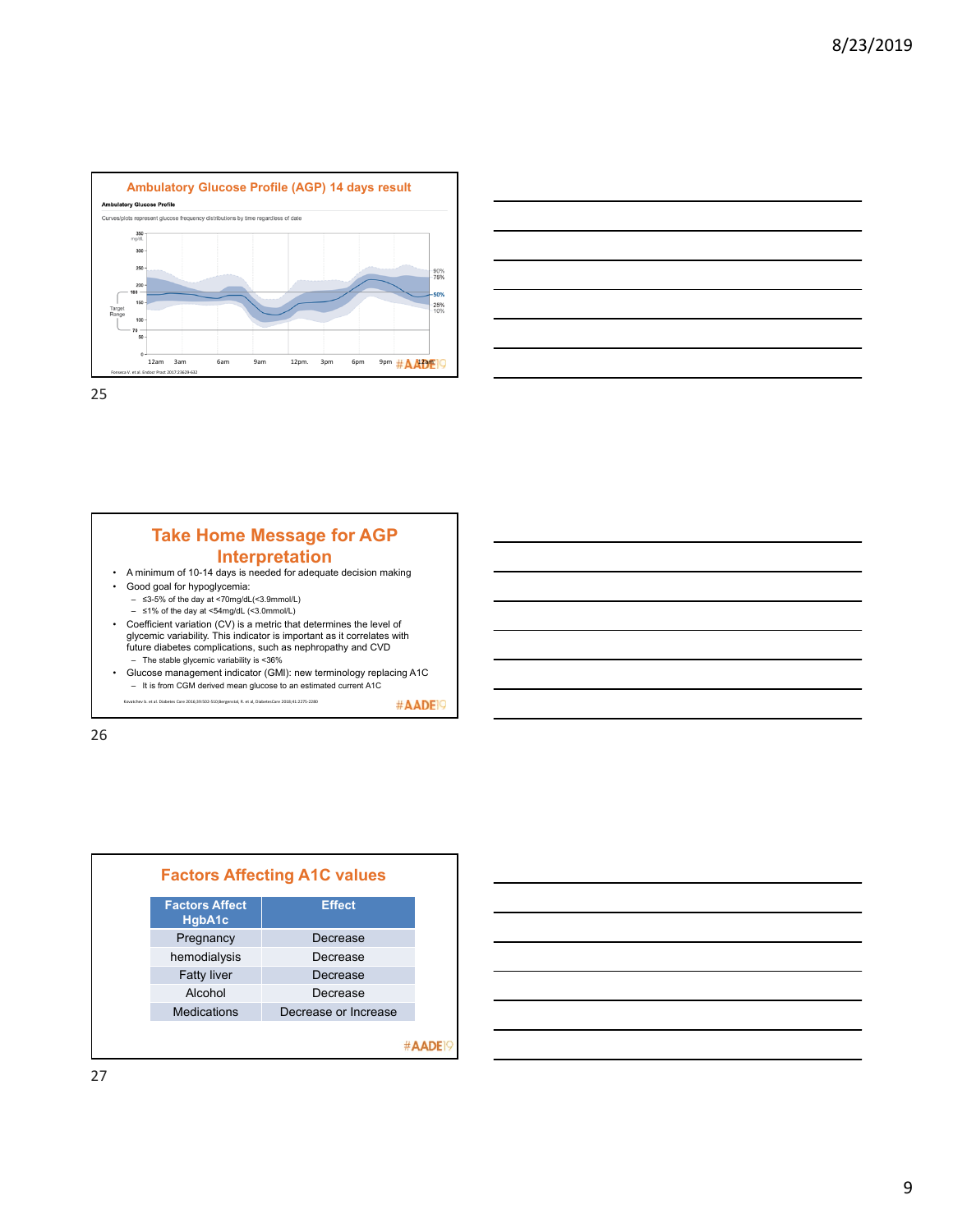| <b>Factors Affect</b><br>HgbA1c | <b>Effect</b> |  |
|---------------------------------|---------------|--|
| Uremia with CKD                 | Decrease      |  |
| Iron deficiency<br>anemia       | Increase      |  |
| Hemoglobinopathies              | Decrease      |  |
|                                 |               |  |
|                                 |               |  |

|  |  | $\overline{\phantom{a}}$ |
|--|--|--------------------------|
|  |  |                          |
|  |  |                          |





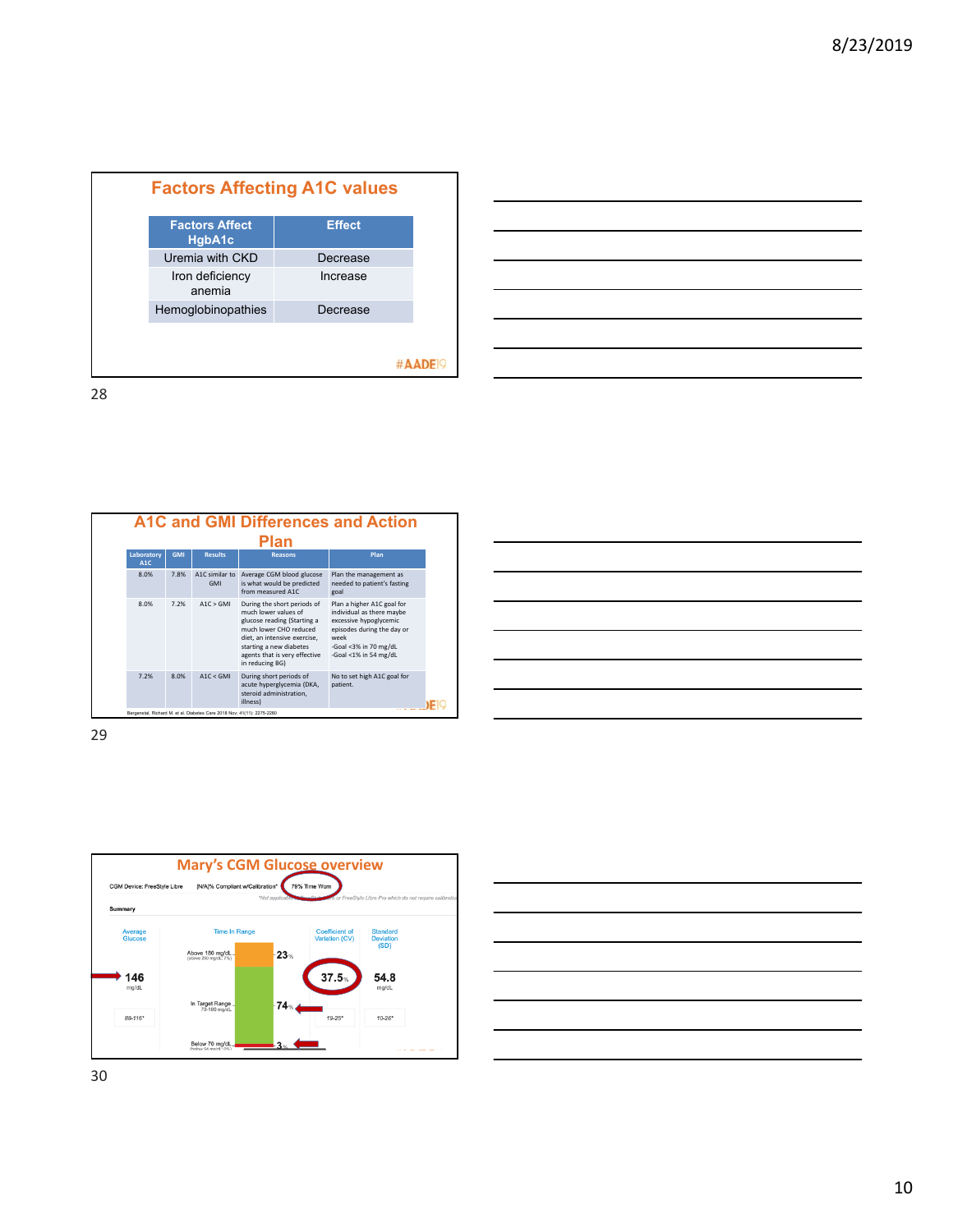







| <b>Glucose management Indicator (GMI)</b>                               |                  |
|-------------------------------------------------------------------------|------------------|
| CGM-Derived mean glucose mg/dL<br>(mmol/L)                              | GMI % (mmol/mol) |
| 100(5)                                                                  | 5.7(36.2)        |
| 125(6)                                                                  | 63(40.9)         |
| 150(7)                                                                  | 6.9(45.7)        |
| 175(8)                                                                  | 7.5(50.4)        |
| 200(9)                                                                  | 8.1(55.1)        |
| 225(10)                                                                 | 8.7(59.8)        |
| 250 (12)                                                                | 9.3(69.2)        |
| 275(14)                                                                 | 9.9(78.6)        |
| 300 (16)                                                                | 10.5 (88.0)      |
| 350 (18)                                                                | 11.7 (97.4)      |
| Bergenstal, Richard M. et al. Diabetes Care 2018 Nov; 41(11): 2275-2280 |                  |

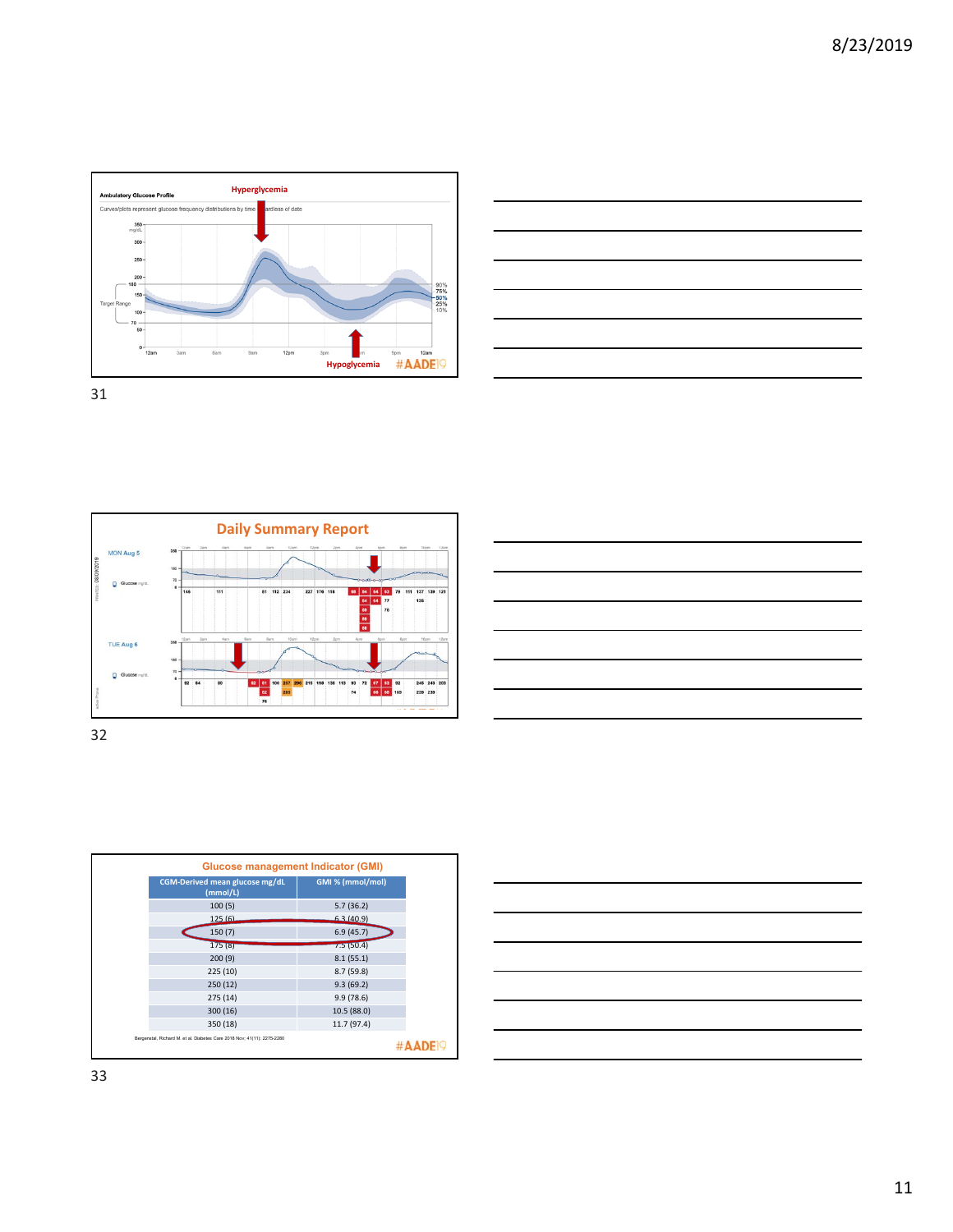# **Action Plan for Mary**

- First Pattern of hypoglycemia
- Second Pattern of hyperglycemia
- Third Glucose Variability

#AADE<sup>19</sup>





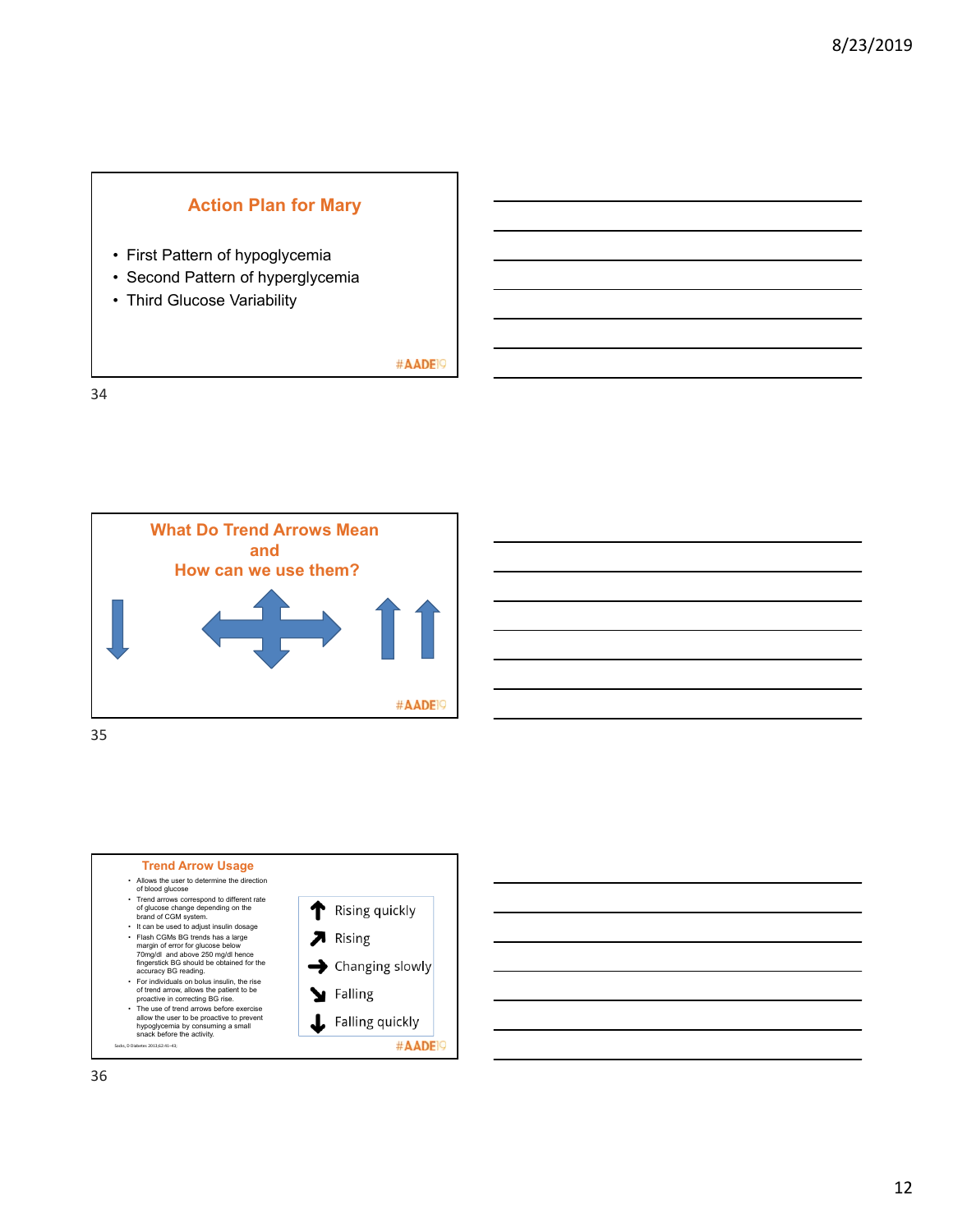| <b>Freestyle Trend</b>                           |                                     |                                                  |
|--------------------------------------------------|-------------------------------------|--------------------------------------------------|
| <b>Definition</b>                                | <b>Correction Factor</b><br>(mg/dl) | <b>Insulin Dose</b><br><b>Adjustment (units)</b> |
| Glucose is rising quickly (>2<br>mg/dL per min)  | 625<br>25.50<br>50-75<br>575        | $+4$<br>$+3$<br>$+2$<br>$+1$                     |
| Glucose is rising<br>(1-2 mg/dL per min)         | 625<br>25.50<br>50.75<br>275        | $+3$<br>$+2$<br>$+1$<br>No change                |
| Glucose is changing slowly<br>(<1 mg/dL per min) | 25<br>$25 - 50$<br>50-75<br>575     | No change for all                                |
| Glucose is falling (1-2<br>mg/dL per min)        | 25<br>25-50<br>50-75<br>>75         | $\overline{a}$<br>$-2$<br>$\cdot$ 1<br>No change |
| Glucose is falling quickly<br>(>2 mg/dL per min) | 25<br>$25 - 50$<br>50-75<br>575     | $-4$<br>$\overline{a}$<br>$\cdot$ 1<br>No change |
|                                                  |                                     |                                                  |

| the control of the control of the control of |  |  |       |
|----------------------------------------------|--|--|-------|
|                                              |  |  |       |
|                                              |  |  |       |
|                                              |  |  |       |
|                                              |  |  | _____ |
|                                              |  |  |       |

#### **Key Variables to Consider When Using Trend Arrows**  • Variability of insulin onset, peak action, and duration • Impact of meal composition and portion size

- Prior and anticipated exercise taking into account the duration and intensity
- Medications that raise the glucose values
- Stress level
- Illness

Jeremy Pettus and Steven Edelman, 2017 Journal of Diabetes Science and technology Vol.11(1)138-147

#AADE<sup>19</sup>

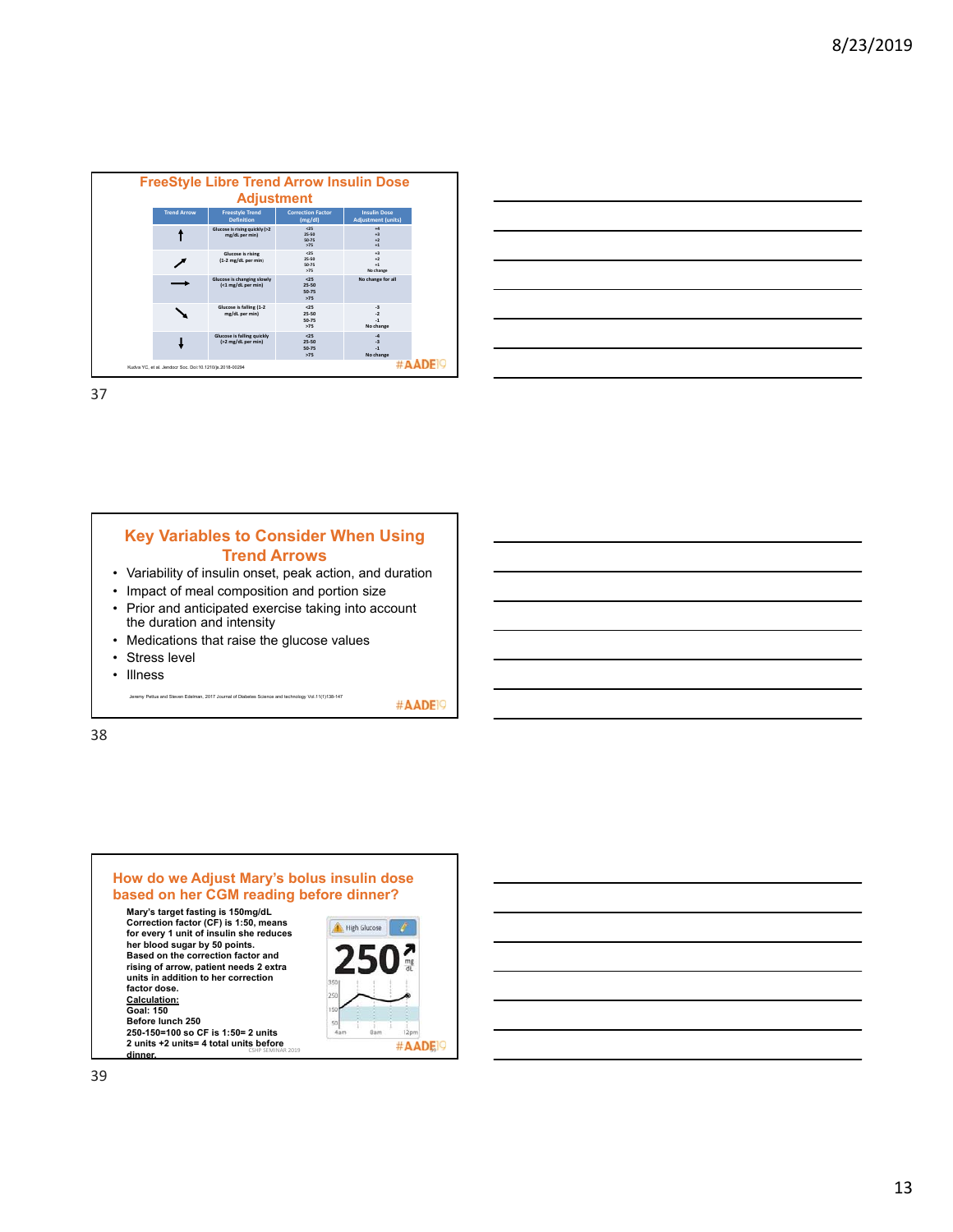



40





#### MARD: Mean Absolute Relative Differences

- It compares CGM readings to reference values obtained from blood glucose measurements form a laboratory analyzer, typically the Yellow Springs Instruments (YSI)
- MARD Values have improved from >20% to <10% over the past decade

Polonsky WH, et al. J Diabetes Sci Technol 2015 2015;9:330‐341. Clarke w. et al. Diabetes Technol Ther 2009;11(Suppl. 1):S45‐S54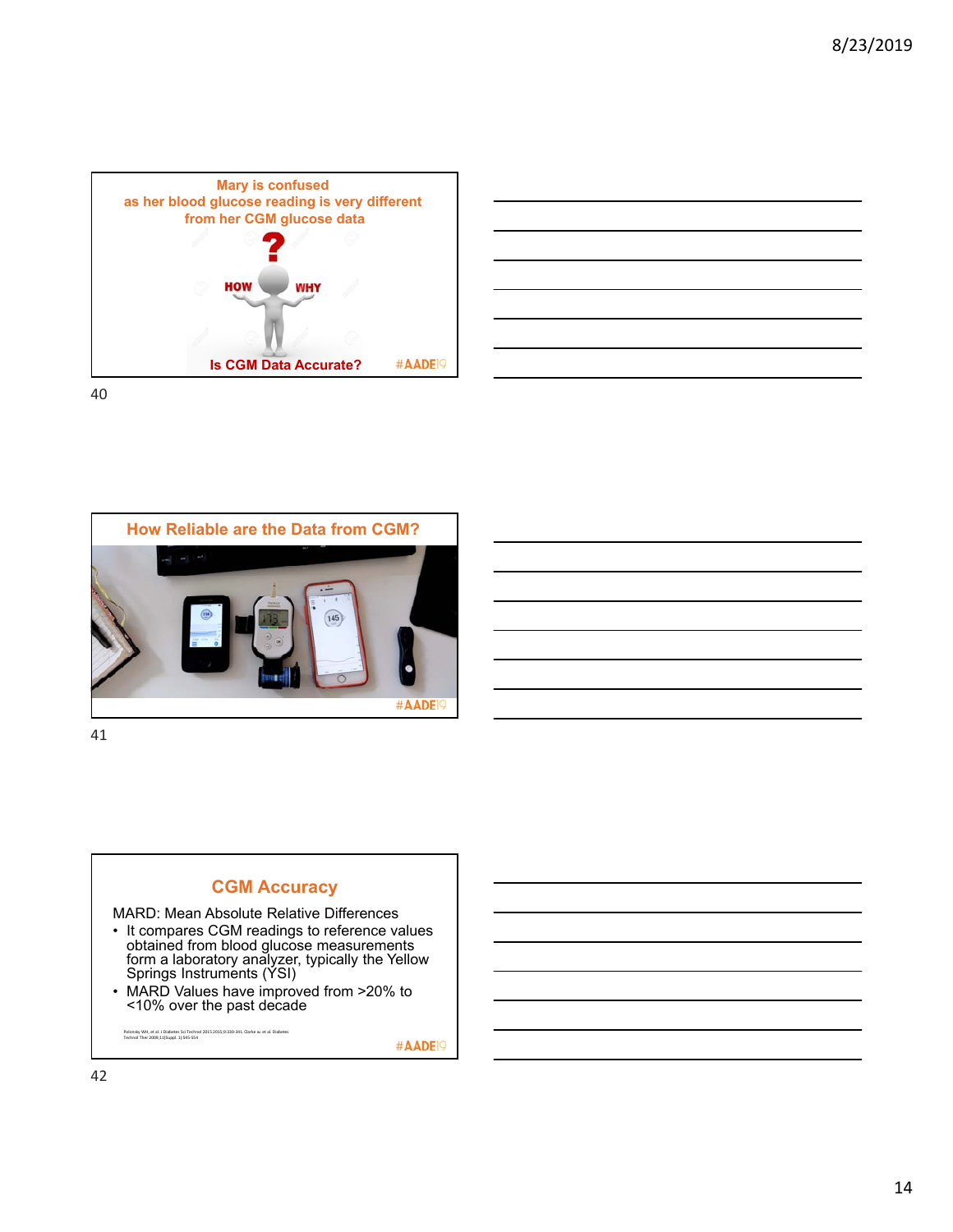| <b>MARD% Accuracy Comparison Among CGMs</b>       |                                                                        |
|---------------------------------------------------|------------------------------------------------------------------------|
| <b>CGM Systems</b>                                | MARD. %                                                                |
| Abbott Free=Style Libre Pro sensor                | 12.3                                                                   |
| Medtronic iPro2 Enlite sensor                     | 13.6                                                                   |
| Abbott FreeStyle Libre sensor                     | 9.7                                                                    |
| Dexcom Platinum G4/G5 sensor                      | 9.0<br>with most current Dexcom software                               |
| Dexcom G6 sensor                                  | 9.0<br>with no calibrations                                            |
| Medtronic Enlite sensor                           | 13.6                                                                   |
| Medtronic Guardian Sensor 3 sensor                | 9.6 with 3-4 calibrations per day;<br>10.6 with 2 calibrations per day |
| Eversense implantable sensor                      | 8.5                                                                    |
| Rabab Z, et al. Diabetes 2018 Jul: 67 (Supplement |                                                                        |

| a series and the series of the series of the series of the series of the series of the series of the series of        |  |  |  |
|-----------------------------------------------------------------------------------------------------------------------|--|--|--|
|                                                                                                                       |  |  |  |
| <u> 1989 - Johann Harry Harry Harry Harry Harry Harry Harry Harry Harry Harry Harry Harry Harry Harry Harry Harry</u> |  |  |  |
|                                                                                                                       |  |  |  |
| <u> 1989 - Johann Harry Harry Harry Harry Harry Harry Harry Harry Harry Harry Harry Harry Harry Harry Harry Harry</u> |  |  |  |
| <u> 1989 - Johann Harry Harry Harry Harry Harry Harry Harry Harry Harry Harry Harry Harry Harry Harry Harry Harry</u> |  |  |  |
|                                                                                                                       |  |  |  |



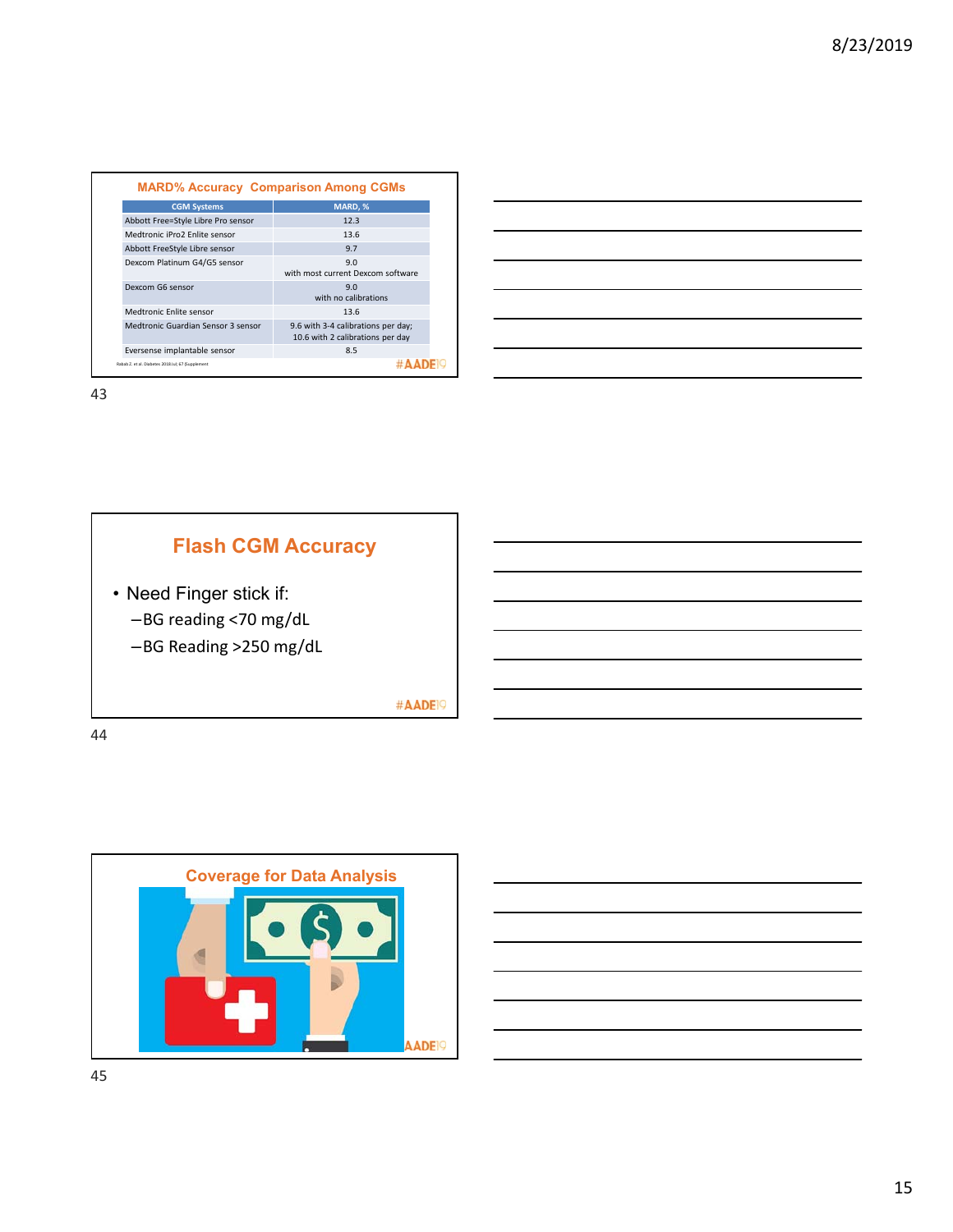| Code<br><b>Description</b>                                     | Who can<br>preform and<br>bill for<br>service | <b>Medicare</b><br><b>Physician</b><br>Fee<br><b>Schedule</b> | <b>Medicare</b><br><b>Outpatient</b><br><b>Diabetes</b><br><b>Center</b> | <b>Private</b><br>Payer<br>(2018) |
|----------------------------------------------------------------|-----------------------------------------------|---------------------------------------------------------------|--------------------------------------------------------------------------|-----------------------------------|
| 95249<br>Initiation of<br>person's own<br>CGM                  | RN.<br>PharmD/RPh,<br>RD. CDE or<br><b>MA</b> | \$56.15                                                       | \$55.96                                                                  | \$132                             |
| Initiation of<br>95250<br>CGM; clinician<br>owned<br>equipment | RN.<br>PharmD/RPh,<br>RD. CDE or<br><b>MA</b> | \$156.58                                                      | \$113.69                                                                 | \$300                             |
| 95251<br>Interpretation of<br>CGM data                         | Only MD/DO,<br>NP. PA                         | \$36.72                                                       | Paid under<br>the.<br>physician<br>fee<br>schedule                       | \$89                              |

### **Encounter Documentation for Reimbursements**

- Documented glycemic control problem
- Patient treatment plan
- Patient's adherence to plan
- Physician progress notes
- Evaluations and consultations related to the diagnosis https://provider.myfreestyle.com/pdf

#AADE<sup>19</sup>

47

### **Encounter Documentation for Reimbursement**

- Laboratory reports, including HbA1c
- Blood glucose logs

https://provider.myfreestyle.com/pdf

• Physician report with interpretation and findings based on information obtained during monitoring

#AADE<sup>19</sup>